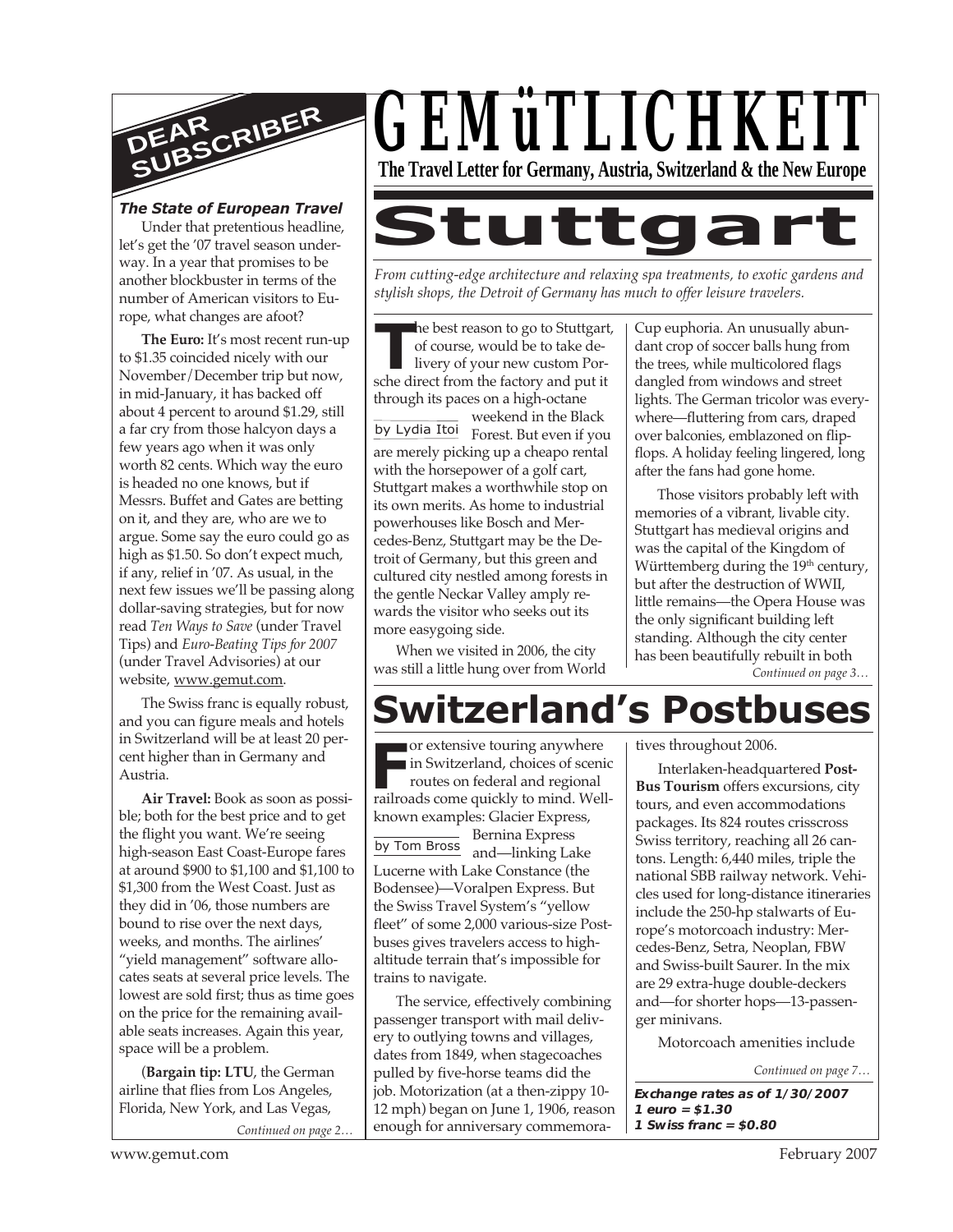www.gemut.com

#### *DEAR SUBSCRIBER Continued from page 1*

with connections from about 25 other U.S. cities, almost always has the lowest fares, though you can't book them via Orbitz, Expedia, Travelocity or the like. Call 800-521-6722 for a quote.)

Flying is a hassle and will only get worse, what with increased security and airlines desperate to increase revenue while decreasing services (tried to redeem miles lately?).

Choosing a seat in advance, for example, is no a longer routine part of buying a ticket. **British Air** now requires that coach and business class passengers obtain preassigned seats through the Internet and, get this, *no more than 24 hours prior to flight time*. That's in both directions, so returning BA passengers somehow have to get to a computer in Europe within 24 hours of their return to the U.S. Don't have access to a computer? Well, as the Brits might say, hard cheese; for you, it's survival of the fittest at the airport. And, according to reliable reports, seat assignment requests by phone are denied. This policy applies to all coach and business class passengers except BA Gold and Silver Executive Club members, families traveling with children, and those holding fullfare tickets (a RT full-fare ticket between Boston and London in March is \$2,074 vs. BA's online discount fare of \$501). If this works for BA, other airlines are almost sure to follow with similar policies.

**Car Rental:** Germany is still the least expensive European country in which to rent, Italy the most expensive. Rates do not yet reflect the recent dollar weakness, so we recommend booking ASAP. As long as your reservation is guaranteed in US dollars, and you can cancel or make changes without penalty, there's no reason not to book immediately.

A disturbing trend over the past 18 months has been the increase in postrental unauthorized charges on renters' credit cards, such as unneeded insurance, unwanted optional winterization fees, and phantom damage. The process of picking up a car in Europe and signing the rental contract in a foreign language (some companies will provide an English copy, though they are not required to and have no legal standing) is fraught with peril. Customers of the Gemut.com travel service (800-521-6722) are given a 24/7 toll-free-from-Europe help line and urged to use it from the rental car counter prior to signing a contract if there is any question about the nature and amount of charges. You'll not find better information about the European car rental process than at www.gemut.com. There are several pertinent articles, but I especially recommend *Car Rental Advice from a Pro* and *Controlling Car Rental Charges*.

**Rail Travel:** The big news is that North Americans can now book and pay for city-to-city rail tickets at the websites of several national European railroads, including Germany and

Switzerland. Though purchased-inthe-USA rail passes continue to be the best deal for most travelers, for those who require only one, or perhaps two, point-to-point tickets, the cheapest place to buy them will likely be at the website of the railroad of the country where travel will commence. The German rail system (www.bahn.de), for example, offers long-distance fares as low at €29, based on advance purchase plus restrictions on refunds and changes.

In an attempt to force customers to do their rail business online, European railroads, like the airlines, have substantially reduced commissions to U.S. wholesalers such as Rail Europe and Wandrian. Those companies have, in turn, slashed commissions to retailers. This means travelers must purchase online from sellers such as www.gemut.com or wind up paying a fee to order by phone.

Rail passes are no longer priced the *Continued on page 8…*

#### **Using Gemütlichkeit**

• Hotel prices listed are for one night. Discounts are often available for longer stays.

• All hotel prices include breakfast unless otherwise noted.

• Local European telephone area codes carry the "0" required for in-country dialing. To phone establishments from outside the country, such as from the USA, do not dial the first "0".

#### **Logging on to Our Website**

Back issues in PDF format from January 1993, except for the most recent 10, are available free to subscribers only at www.gemut.com (click on "Members"). To access the issues, enter the user name and password published in this space each month. The new codes are:

User Name: **gart** Password: **0386**

| GEMüTLICHKEIT<br>Vol. 21, No. 1                                                                                                                                                                                                                                                                                                                                                            | <b>HOTEL RESTAURANT RATING KEY</b>                                                                                                                         |                                                         |                                                                                                                         |                                                                                                                                                  |
|--------------------------------------------------------------------------------------------------------------------------------------------------------------------------------------------------------------------------------------------------------------------------------------------------------------------------------------------------------------------------------------------|------------------------------------------------------------------------------------------------------------------------------------------------------------|---------------------------------------------------------|-------------------------------------------------------------------------------------------------------------------------|--------------------------------------------------------------------------------------------------------------------------------------------------|
| February 2007<br>The Travel Letter for Germany, Austria, Switzerland & the New Europe                                                                                                                                                                                                                                                                                                      | <b>Rating Scale</b><br>Excellent                                                                                                                           | <b>Scale</b><br>$16 - 20$                               | <b>Restaurant Criteria</b><br>Food                                                                                      | 65%                                                                                                                                              |
| Robert H. & Elizabeth S. Bestor<br>Publishers:<br><b>Executive Editor:</b><br>Nikki Goth Itoi<br>Contributors:<br><b>Tom Bross</b><br>Lydia Itoi                                                                                                                                                                                                                                           | Above Average<br>Average<br>Adequate<br>Unacceptable                                                                                                       | 12<br>- 15<br>8<br>$-11$<br>$4 - 7$<br>$\Omega$<br>$-3$ | Service<br>Atmosphere                                                                                                   | 20%<br>15%                                                                                                                                       |
| Thomas P. Bestor<br><b>Consulting Editor:</b><br><b>Online Services:</b><br>Kurt Steffans<br><b>Subscriber Travel Services:</b><br>Andy Bestor, Laura Riedel<br>Gemütlichkeit (ISSN 10431756) is published 10 times each year by UpCountry<br>Publishing, 288 Ridge Road, Ashland OR 97520. TOLL FREE: 1-800/521-<br>6722 or 541/488-8462, fax: 541/488-8468, e-mail travel@gemut.com. Web | <b>Hotel Rating Criteria</b><br>People/Service<br>Location/Setting<br>Guestrooms<br>Public rooms<br>Facilities/Restaurant                                  | 30%<br>15%<br>30%<br>5%<br>20%                          | <b>Value Rating</b><br><b>Outstanding Value</b><br>Very Good Value<br>Average Value<br>Below Average Value<br>A Rip-Off | <b>Scale</b><br>$-20$<br>17<br>$-16$<br>12.<br>-11<br>9<br>٠<br>- 8<br>5<br>$\sim$<br><sup>n</sup><br>$\overline{4}$<br>$\overline{\phantom{a}}$ |
| site: www.gemut.com. Subscriptions are \$67 per year for 10 issues. While<br>every effort is made to provide correct information, the publishers can make<br>no guarantees regarding accuracy.<br><b>POSTMASTER: SEND ADDRESS CHANGES TO:</b><br>Gemütlichkeit, 288 Ridge Road., Ashland OR 97520                                                                                          | <b>Special @Designation</b><br>By virtue of location, decor, charm, warmth of management, or<br>combination thereof, an especially pleasant establishment. |                                                         |                                                                                                                         |                                                                                                                                                  |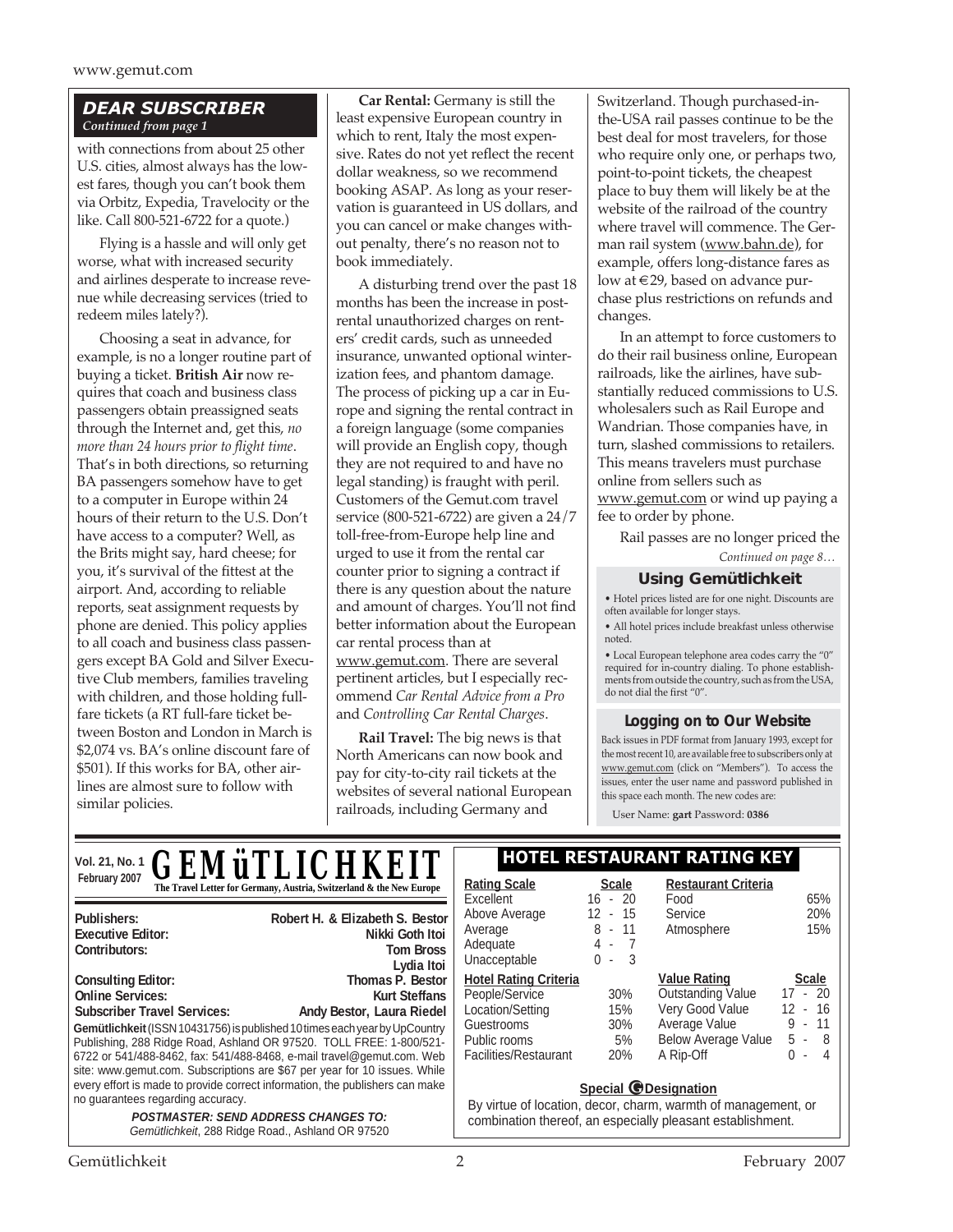## *STUTTGART Continued from page 1*

classic and modern styles, Stuttgart does not have big historic monuments or the typical tourist attractions, so it is usually passed over by leisure travelers. That's too bad, particularly for fans of cozy cafes, world-class ballet, fine art, relaxing spa treatments, exotic gardens, fast cars, stylish shops, and cutting-edge architecture. Stuttgart proves that it's possible to be both urbane and *gemütlich* at the same time.

For such an auto enthusiast's paradise, the city is easily explored without a car. A €2.50, half-hour ride on the S2 or S3 train will get you from the airport to the Central Rail Station, from which all the major cultural sites are within a 10-15 minute walk. Frankly, the city bus tour is easily skipped almost everyone abandoned the tour before the end anyway, right about the time the guide started pointing out major intersections and "world famous" piston manufacturers. You are better off on your own or opting for one of the off-the beaten-track tours, like the one of major construction sites. On the Stäffele tour, an excellent workout can be had climbing the hundreds of hillside stairs that used to meander through vineyards but now provide a romantic—if steep—path through exclusive neighborhoods. Pick up a city map or book tours at the "I-Punkt" Tourist Information Center across from the Central Rail Station at the beginning of the Königstr. pedestrian shopping street.

#### Only in Stuttgart

Despite its heavy-industry profile, Stuttgart has a surprisingly smalltown feel. Not a skyscraper or smokestack in sight. More than half of the city's acreage is green, and there are no fewer than 19 mineral springs that daily spout some 22 million liters of crystalline mineral water. No wonder they fill swimming pools and fountains with it. Since some are attributed with healing properties, there is a booming local spa industry. The **Leuze** and **Bad Cannstatt** mineral baths offer every conceivable hightech water adventure, from waterfalls

#### **Stuttgart Basics**

**Population:** 590,000

#### **Elevation:** 804 feet

**Stuttgart Tourist Office:** Touristik-Zentrum, Knigstrasse 1, tel. +49/0711/2 22 82 40, fax 2 22 82 51, www.stuttgarttourist.de

**StuttCard:** €12 for a city tour (not recommended), €17.50 includes public transportation

#### **Driving distances:**

| Frankfurt  | 204 km / 127 miles                   |
|------------|--------------------------------------|
| Hamburg    | $670 \text{ km}$ / 419 miles         |
| Cologne    | 365 km/228 miles                     |
| Munich     | $222 \text{ km} / 139 \text{ miles}$ |
| Berlin     | 631 km/394 miles                     |
| Strasbourg | 156 km / 97 miles                    |
| Konstanz   | $180 \text{ km} / 112 \text{ miles}$ |

#### **Nearest airport:**

Flughafen Stuttgart

**Rail connections/travel times:** Stuttgart is directly connected with 13 European capitals, as well as the following German

| cities:     |      |
|-------------|------|
| Saarbrücken | 2:09 |
| Kassel      | 2:50 |
| Cologne     | 3:09 |
| Düsseldorf  | 3:44 |
| Hamburg     | 6:19 |
| Dresden     | 6:39 |
| Nürnberg    | 2:09 |
| Munich      | 2:05 |
|             |      |

and hydrojets to chlorine-free cold and warm bathing pools. The **Berg** mineral baths offer a more tranquil 1950s feel, complete with rubber bathing caps. **VitaParc** serves up a smorgasbord of wellness treatments and internationally themed baths, including the lavish Swabian Springs. Hint: In Germany, the timid should check bathing suit and mixed bathing policies. Contacts: Leuze Mineral Baths, Am Leuzebad 2- 6, tel. + 49/0711/216 4210; open daily; "textile-free" bathing Wed.-Sat. 9 - 11pm; Bad Cannstatt, Sulzerrainstrasse 2, tel. +49/0711/216 9241; Berg Mineral Baths, Am Schwanenplatz 9, tel. + 49/0711/923 6516; and VitaParc in the Si Centre, Plieningerstrasse 100, tel. +49/0711/725 253.

The water is excellent, but for slightly stronger libations, search out the local wines. For centuries wine was the region's most important industry, and there are vineyards everywhere, even interspersed among the car factories and next to the rail station downtown. The main varietals are Trollinger and Riesling, and the nearby village of Uhlbach boasts a small wine museum.

The easiest way to sample the local hooch is in one of Stuttgart's numerous cozy wine pubs, accompanied by a few hearty Swabian dishes. We visited several, detailed below in the restaurant reviews, but unfortunately missed the most celebrated **Weinstube Zur Kiste** (Kanalstrasse 2, tel. +49/ 0711/244 002). Open Mon.-Fri. dinner only, 5pm-midnight, Sat. 11:30ammidnight. Main courses cost €15; €4.80 for wines by the glass.) Also very appealing were **Amadeus** (Charlottenplatz 17) and **Zum Paulaner** (Calwer Strasse 45, tel. +49/0711/224 150). For beer, you can't go wrong at **Calwer-Eck-Braü**, Stuttgart's oldest brewery tavern. Unfiltered, unpasteurized, bottom-fermented beer made according to a medieval recipe is served with enormous skillet dishes in a polished, turn-of-the-century wood-paneled room with leaded glass windows (Calwer Strasse 31, tel. +49/0711/222 4944-0, www.calwereck.de).

Nothing, however, symbolizes Stuttgart more than its legendary cars. Stuttgart's name, "Garden of Mares," harkens to its days as an aristocratic stud farm, but now most of Stuttgart's horsepower comes from an internal combustion engine. The tristar Mercedes logo crowns the rail station's tower, and the world's oldest car factory lies on the banks of the Neckar. When it opened in May, the swank new **Mercedes-Benz Museum** helped kick off the World Cup '06 party . The ultramodern double helix of glass and steel houses everything from historic "silver arrow" racecars to trucks to Princess Di's limo. There are also workshops and studios, shops and a restaurant in the spiraling 17,000 m2 space. (Mercedesstrasse 100, Stuttgart 70372, tel. +49/0711/173 0000, www.mercedes-benz.com/museum; closed Mondays.) To find the museum, take the S-Bahn (S1) towards Plochingen to the Gottlieb-Daimler-Stadion stop, then follow the signs.

Not to be outdone, Porsche plans to open its über-cool, €50 million museum in 2007. For now, there is a small but high-powered collection in a rotat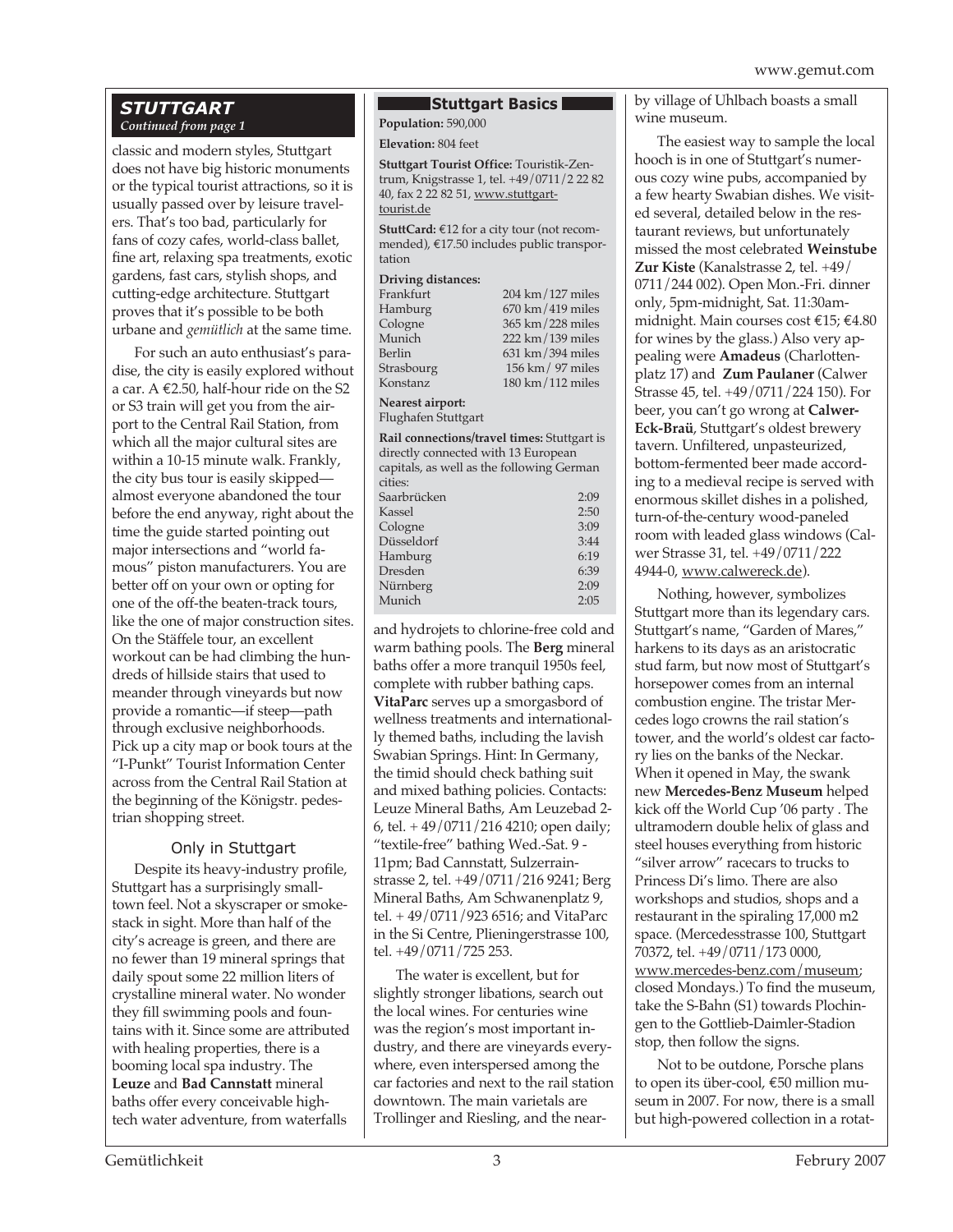ing exhibit, including cars hot off the production line. (**Porsche Museum**, open daily, free entry. By train, take the S6 towards Weil der Stadt, to the Neuwirtzhaus [Porscheplatz] stop.)

# Cultural Monuments

The heart of the city is clustered around the central park behind the Tourist Information Center and is an easy stroll. The broad avenue called Konrad-Adenauer-Strasse, which marks the park's eastern border, is better known as the "Cultural Mile." The colonnaded sandstone Opera House, also home to Stuttgart's distinguished ballet company, stands opposite the Staatsgalerie, which houses a medieval to classic modernist art collection. When we visited, a temporary Monet exhibition was in full swing, but the building probably attracts as many visitors as the art. The original 1840s neoclassical structure has been dwarfed by the postmodern addition, completed in 1984 by English architect James Stirling. It comprises a monumental horseshoe of sandstone and local travertine marble punctuated by bright pink and blue tubes and floors that look like acid green Legos (**Staatsgalerie Stuttgart**, Konrad-Adenauerstrasse 30-32).

When you reach Charlottenplatz at the end of the Cultural Mile, look for the **Café Grand Planie** at Charlottenplatz 17. This would be a great time to fortify yourself with something from their huge selection of bistro dishes, cakes, and coffees. The cheery, yellow fin-de-siècle dining room overlooks Karlsplatz, which during our visit was rollicking with the annual fish market fair from Hamburg.

Cross Karlsplatz to reach the fortress-like Altes Schloss, the heavily refurbished 16<sup>th</sup> century traditional seat of the Counts of Württemberg. It now houses a regional archeological museum, including the Württemberg crown jewels. (**Landesmuseum Württemberg**, Schillerplatz 6; open Tues.- Sun. 10am-5pm; closed Mon.). On the other side of the castle is the picturesque Schillerplatz. Here you will find the **Stiftskirche**, the basilica whose two mismatched towers also survived the bombing. Schillerplatz was formerly the site of the original stud farm, but it now hosts a flower and fruit market every Tuesday, Thursday, and Saturday. Market rules forbid the sale of anything not locally produced.

Crossing Planie back toward the park, you will find yourself in Schlossplatz facing the grand baroque/Neoclassical façade of the **Neues Schloss**. It was once the palace of the Württemberg kings and now serves as a government reception hall and ministry offices. At the corner of Planie and Köningstrasse is the beautiful new **Kunstmuseum**, which houses a modern art collection in a cool new glass cube that seems to float above the plaza. The star of the collection is Otto Dix, but other Swabian modern artists get good billing. Restaurant CUBE on the top floor is the hot spot for a table with a stunning view of the city (see Stuttgart Restaurants, below). Contact: Kleiner Schlossplatz 1, tel. +49/711/ 216 2188. Open Tues.-Sun. 10am-6pm, Wed. 10am-9pm.

## Hanging Out

Swabians might be busy as bees, but they also know how to chill. In summer, it seems like every patch of sunshine was decked out with café tables and people enjoying the fresh air. Cheerful beer gardens tucked in green courtyards invite a leisurely pub crawl. Here are some favorites:

•**The Bohnenviertel**, or Bean Quarter, a gritty former working class neighborhood, has been transformed into a charming and pastelcolored district of wine pubs, antique stores, cafes, and design boutiques. The main streets of the quarter, Rosenstrasse, Brennerstrasse, and Wagnerstrasse, run between Esslinger and Olgastrasse. The residential district beyond Olgastrasse is a good place to find some of Stuttgart's stäffele, the flights of stairs that used to go up through the bean gardens that gave the quarter its name. Lorenzstäffele, leading up past Engl Church, is an outstanding example.

•**Calwerstrasse** looks like one giant outdoor café in summer, culminating in the leafy Calwerplatz. Nearby Rotebühlplatz offers a Sylt seafood bistro and a charming coffeehouse.

•**Weissenburg Park** offers an Art Nouveau Teahouse Pavilion and beautiful views of the city. You can drive right up to the pavilion, but those coming by from the Bopser stop on the U5, U6, or U7 should prepare themselves for a steep 15-minute hike. The Wilhelma, a popular botanical garden and exotic animal zoo, originally built as Wilhelm I's private Xanadu, is a 19<sup>th</sup> century Teutonic fantasy of The Arabian Nights. (Wilhelma, Neckartalstr. Open daily from 8:15am until dark. Wilhelma stop on the U14.)

# **Stuttgart Hotels**

# Der Zauberlehrling

Tired of faceless business hotels or fake rusticity? The "Sorcerer's Apprentice" is the ultimate designer boutique hotel, right in the heart of the trendy Bean Quarter. It's like staying in a conceptual art gallery, or a so-hipit-hurts club. The 17 spacious rooms are a decorator's dream, all done by the owners, and each is completely different in style. "Sunrise" is all black and white and urban Zen, complete with a gold circular headboard and small Hindu statues. A rooftop garden and open-air tub aid meditation. The stunningly modern bathroom features a wood-floored minimalist shower room with black brick and glass walls. The sink is a mere curve of thick glass thrust into a porcelain stand. "Chalet," with its cowhide floor and antler chandelier, is clean, white and bright, sort of dude ranch meets the city. "Floor to Heaven" has a round white bed and exposed, whitewashed beams partitioning off the super funky living room with oversized gilt throne, zebra-striped cushions, and glowing pink wall panels. A shower of crystal drops cascades from ceiling to floor. The huge bathroom has three separate rooms painted in hot tropical colors. The black granite sink runs the whole length of one wall, layered with huge leaves. The shower is a mango-colored room wired for sound, with a constellation of tiny LED lights in the ceiling. "Titanic" has a waterbed, clawfoot bath and turn-of-the-century nautical theme, while "Paddington" is a Victorian fantasy. "Zeitfalle," the smallest and cheapest double room at €140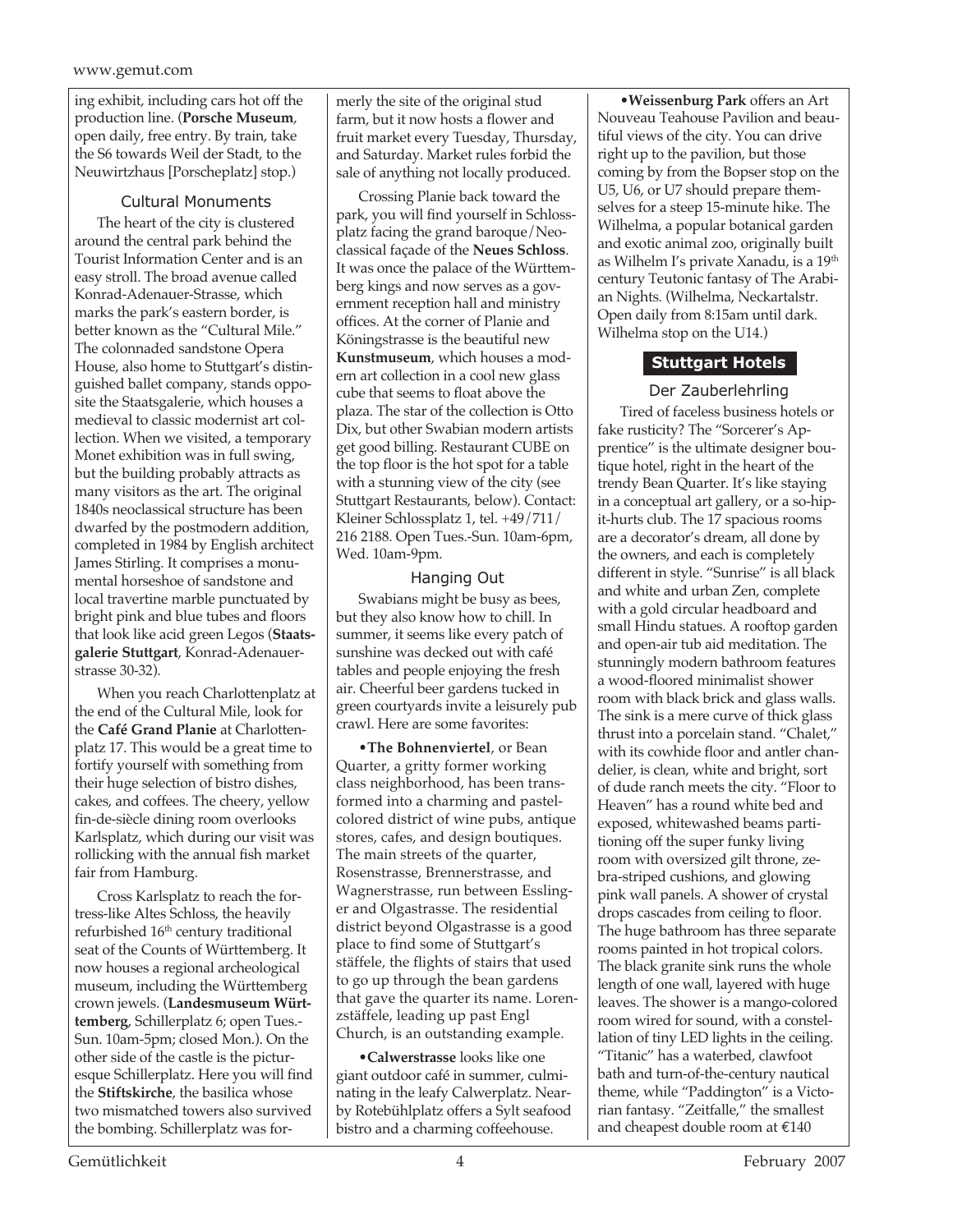including breakfast, qualifies as a high-fashion bargain. It's an imaginative use of 18 square meters, and it has a balcony overlooking the garden.

All rooms have private bathrooms, minibar, flatscreen TV, CD players, and high-speed Internet access. There are two separate buildings, and be warned that corridors tend to be dark, lighted by glowing panels in the floor.

There is also a popular but pricey international fusion restaurant.

**Contact:** Der Zauberlehrling, Rosenstrasse 38, 70182 Stuttgart, tel. +49/ 0711/23 77 77-0, fax 23 77 77-5, kontact@zauberlehrling.de, www.zauberlehrling.de. Proprietors: Karen and Axel Heldmann. Karen is the principal designer.

**Daily Rates:** Singles €140, doubles from €240. Zeitfalle rates: single €110, double €140.

**Rating:** QUALITY 18/20, VALUE 15/20

#### Flair Hotel Wörtz

In a good location near Charlottenplatz and the Bean Quarter, the family-run Hotel Wörtz might best be described as quirky. With its abundance of dark carved wood, stained glass windows, and ornate ironwork, it looks like a medieval castle remodeled in 1950. In reality, the building dates from 1870. Rooms at the economy end are clean and well appointed if somewhat dated, but they exude a certain old-fashioned character. At €120, Room 111 is a bargain with white plaster walls, exposed beams, a heavy leather desk chair and a balcony overlooking the garden and "castle." The dark red flowered carpet has seen better days, but everything is immaculate. The bathroom has a tub and shower with cream-colored wall tiles, scallop shell sink, and gold fixtures. Room 115 across the hall was slightly cheaper but more cramped, with only a shower, two single beds, and no balcony. Carpet was lime green and swirly, but equally faded. The "castle" has brighter and more luxurious rooms, including the hilariously baroque "Louis XVI" suite with colonnaded freestanding round Jacuzzi. Ask for a courtyard-facing room, not a front room on the busy street.

Hallways and public areas feature heavy carved wood accents, columns, and swirling ironwork. Breakfast is served on a positively baronial carved wooden counter, the light filtering through the stained glass.

Evenings are convivial at the hotel's extremely well-regarded wine pub and restaurant "Zur Weinsteige," noted for its 15,000 bottle wine cellar dating from the 19<sup>th</sup> century. The hotel has private parking and is located a few steps downhill from the Dobelstrasse U6 stop.

**Contact:** Flair Hotel Wörtz and Restaurant Zur Weinsteige, Hohenheimerstrasse 28-30 (at the corner of Charlottenstrasse), 70184 Stuttgart, tel +49/0711/23 67 000, fax 23 67 00 7, info@hotel-woertz.de, info@zurweinsteige.de, www.flairhotel.com/ woertz. Proprietors: Scherle family **Daily Rates:** Singles €85-160, doubles €100-300

**Rating:** QUALITY 14/20, VALUE 15/20

#### Abalon Hotel

This newly built, economical, but stylish efficiency hotel is well priced if a tad out of the way, tucked below street level in an attractive Art Nouveau residential neighborhood behind the Bean Quarter. The parking garage entrance is easiest to find on Olgastrasse, but the main entrance is around the block on Zimmermanstrasse. The entrance and lobby look like an ultramodern Montessori school, all glass and bright blue steel tubes curving to form a giant skylight. Since the hotel is built into a steep hill, all of the rooms are dug into the ground and are lower than the entrance. However, the clean, bright rooms are flooded with light. They are done with light-colored European modern furniture and parquet floors, all very practical with plenty of storage space and looking very new. Some open out into private terrace gardens, while others are designed for family holidays. Room 212, for example, sleeps 4 in one spacious room with a kitchenette and shower.

Breakfast is served in the bright, glassed-in rooftop terrace off the lobby and features a well-stocked hot and cold buffet. Excellent value and quality. **Contact:** Abalon Hotel Ideal, Zimmermanstrasse 7-9, 70182 Stuttgart. (Garage entrance at Olgastrasse 79), tel. +49/0711/21 71 0, fax 2171 217, info@abalon.de, www.abalon.de **Daily Rates:** Singles from €76, doubles from  $\epsilon$ 96, suites  $\epsilon$ 112. **Rating:** QUALITY 16/20, VALUE 17/20

# Hotel Le Meridien Stuttgart

This is a choice, newly renovated business hotel in a prime location across from the Schlossgarten and within easy walking distance from the central rail station. Unimaginative and pricey, but practical. Our deluxe double room fronted the busy street, but we could not hear a thing. The room was opulently and urbanely appointed with dark contemporary woods, white walls, and a black granite bathroom. Flatscreen TVs and high-speed broadband are par for the course.

**Contact:** Hotel Le Meridien Stuttgart, Willy-Brandt-strasse 30, 70173 Stuttgart, tel. +49/0711/22 21 0, fax 2221 2599, info.stuttgart@lemeridien.com, www.lemeridien.com

**Daily Rates:** Singles from €235, doubles from €275. Breakfast not included. **Rating:** QUALITY 15/20, VALUE 12/20

#### **Key Websites for the Traveler**

**• www.gemut.com** Gateway site for travelers to Germanic Europe, including car rental, rail passes, hotel bookings, traveler feedback, travel tips, and past issues (free access to back issues for subscribers; see log-on info on page 2).

**• www.viamichelin.com** The Michelin database of hotels and restaurants, plus great interactive trip planning tools.

**• www.travelessentials.com** Guidebooks, maps, travel accessories, luggage, all at 10 percent off for subscribers. Use discount code gemut2006.

**• www.webflyer.com** Informative frequent-flyer forums make this a must for air travelers.

**• bahn.hafas.de/bin/query.exe/en** German rail website, with train schedules throughout Europe, as well as Germany.

**• www.sbb.ch/index\_e.htm** Swiss and European rail schedules.

**• www.ski-europe.com** Top Web resource for skiers with much data on Alpine resorts.

**• www.myswitzerland.com** Website of Switzerland's national tourist authority.

**• www.germany-tourism.de** Germany's national tourist authority.

**• www.austria.info/us** Austria's national tourist authority.

**• www.historicgermany.com** Website for an alliance of historic German cities.

**• www.thetravelinsider.info** Info on electronic devices used by travelers — cell phones, computers, etc.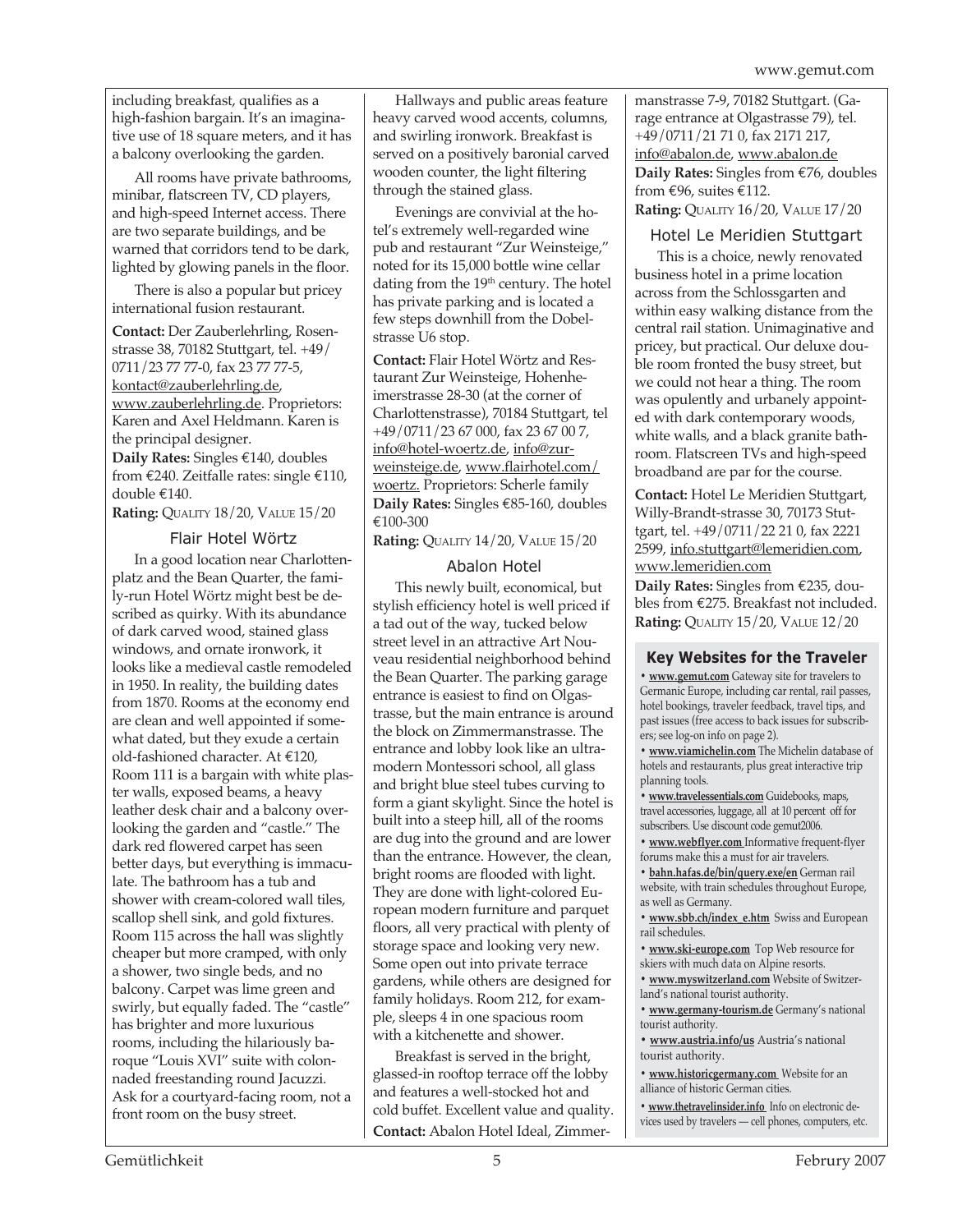#### Steigenberger Graf Zeppelin *(Review by Tom Bross)*

Location, location. Some travelers enjoy being hosted by Herr und Frau Innkeeper, who welcome them to their charming little place in a suburban or countryside setting. Others like staying smack-dab in the *Innenstadt*, walkably close to citified attractions. If you'd prefer the latter option and are heading for Stuttgart, Steigenberger's 189-room property stands imposingly huge and deluxe. Directly across Arnulf-Klett-Platz, architect Paul Bonatz's massive Weimar-era *Hauptbahnhof* sports a 56-meter (183-ft.) tower topped by a Mercedes-Benz star for can't-miss orientation and as a symbol of local automotive prominence.

Dating from 1931 and named for Swabia's dirigible pioneer, "das Graf" dominates the sleek, five-story Zeppelin Carrè complex. Virtually around a corner: Königstrasse, high among Germany's standout shopping corridors. Comparably close: access to the vast Schlossgarten, flanked by vineyard-covered hillsides.

Thick, gold-accented blue carpeting, discreet lighting, and potted greenery soften the lobby's overt business-clientele atmospherics. Solid *Buche* beechwood-furnished guestrooms have high-speed Internet connections. Exemplary soundproofing (notice the extra-heavy draperies) muffles the clamor of traffic down on the Platz. Hotel amenities include a Shiseido Day Spa (massages, sauna, solarium, *Schwimmbad*, "wellness" treatments).

*Küchenchef* Thomas Heilemann's meal planning justifies **Restaurant Olivo's** Michelin star for Italian-influenced offerings that include a menu of white truffles from Alba (€42); full meals range €25-30 for such entrée choices as pork chops and sautéed tuna. Swabian specialties (*Spätzle*, *Maultaschen*, red Württemberg Trollinger wines) make woodsy Zeppelin Stüble a worthwhile, much-less-costly alternative. Cuban-kitschy Zeppelino's triples as a restaurant-bistro-cigar lounge. In its €17-28 entrée category, opt for beefsteak, swordfish or turkey schnitzel. Guests gather for buffet

breakfasts in a fifth-floor room with a panoramic view.

**Daily Rates:** Singles €185-225, doubles €220-240.

**Contact:** Steigenberger Graf Zeppelin, Arnulf-Klett-Platz 7, 70173 Stuttgart, tel. +49/0711/2048-0, fax 2048-542, stuttgart@steigenberger.de, www.stuttgart.steigenberger.de. **Rating:** QUALITY 17/20, VALUE 15/20

# **Stuttgart Restaurants**

Weinstube Schellenturm Schellenturm is the place to come for a taste of Old Stuttgart. "Schellenturm" means "bell tower," and the name comes from the bells sewn onto the clothes of the prisoners who built the original tower in 1564. The current tower, formerly used to store Stuttgart's plentiful wine, inherited the name when the original Schellenturm was torn down in 1811.

Since the Schellenturm's restoration in 1980 by a group of local preservationists, the wine is still flowing freely in the squat, half-timbered stone turret. When we arrived, everyone was sitting outside at tables set under the trees, enjoying the soft lingering summer twilight. The gleaming wooden tables in the cozy round stone rooms seemed to be waiting for the winter fires to be lit and everyone to come back inside.

It took some time for the waitress to hunt up an English menu, always a good sign in a place that anywhere else would be a kitschy tourist trap. Meanwhile, we tried to decipher the specials handed to us on a little plate. Another great sign was that the chef works with only fresh market produce. It didn't take long to spot the special wild mushroom menu.

Nobody would accuse Swabian cuisine of being delicate, but the feather-light, handmade *Maultaschen* stuffed pasta pockets (€10.80, big enough for a main course) turned out to be the best of the trip. At Schellenturm, they layer a surprisingly summery minced pork and spinach stuffing loosely between four layers of fluffy handmade pasta. The effect is a light Swabian lasagna sauced with just a dollop of onion marmalade and

served with a warm Swabian potato salad in vinaigrette and baby mache salad. Sour tripe (*Saure Kutteln*, €9.80) is an acquired taste, but it was also surprisingly delicate for such a hearty dish. Soft honeycombs of pure white tripe were bathed in a tangy tomatoburgundy sauce.

We washed the starters down with a simple, pleasant local reisling by Rotenberger Schlossberg grown somewhere in the vicinity of the Daimler factory. At €4.20 for a 250ml crockful, we thought it was a little pricey for the quality. However, it was far better than the syrupy, anemic, blood-warm Trollinger trocken by the same winery. Auto factories don't seem to do much for wine.

For the main courses, we took advantage of the seasonal specials by ordering chive crepes smothered in fresh chanterelles and creamy bechamel sauce (€12.80). The *Schweinefilet mit Pfifferlingrahm* (€16.80) turned out to be a trencherman's portion of two giant pork chops on a mountain of handmade *Spätzle* (you can tell by how irregularly shaped it is) and covered with a rich brown chanterelle sauce. Swabian food, as far as I can tell, always seems to come with a maincourse sized side platter of yet more potato and green salads.

By the time the fresh berries and cream (€5.80) arrived, so had darkness. Street lamps glowed softly along the quiet back streets of the Bean Quarter, inviting an evening stroll to work off one of the best Swabian meals of the week.

**Contact:** Weinstube Schellenturm, Weberstrasse 72, 70182 Stuttgart, tel. +49/0711/2364 888, fax 226 2699. Closed Sun. and holidays. **Rating:** QUALITY 15/20, VALUE 15/20

#### CUBE Restaurant

This was the hottest new place in town, mainly because it commands the top floor of the glass cube of the new modern Kunstmuseum, opened in 2005 and designed by Rainer Hascher and Sebastian Jehle. The minimalist restaurant was designed by Heinz Witthöft featuring all-glass walls and ceilings, furnished with banks of long chocolate wooden ban-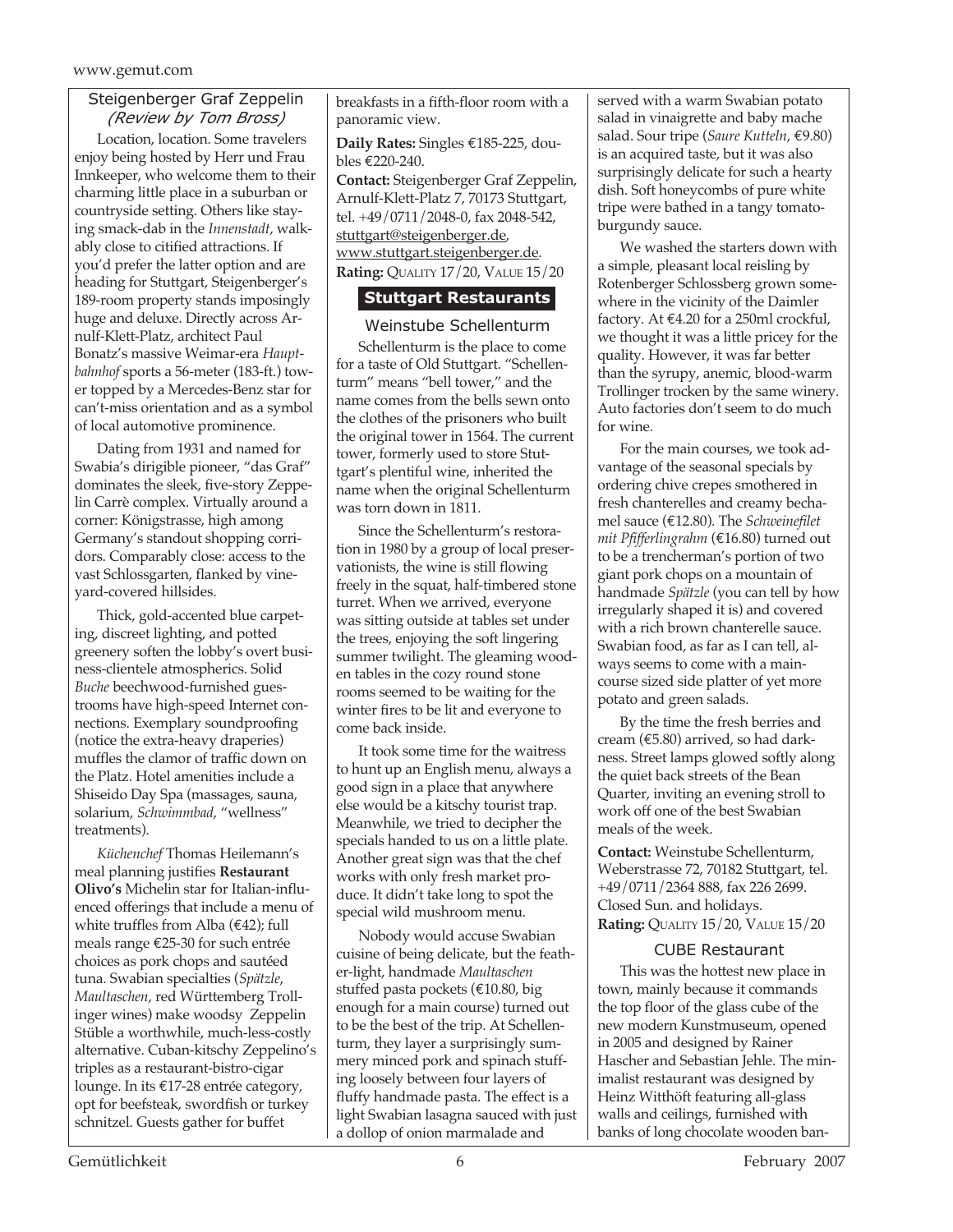quettes and clean-legged chairs set on a bare stone floor. From our sky perch, we seemed to be floating over the sea of red tile roofs and the rolling hills beyond.

The menu is modern international, rather fancifully described as "Pacific Rim." The "light and fresh" lunch menu features a changing daily special for €7.80 and a three-course set menu for €28.80.

I'm not sure what Swabians mean by "light and fresh," but it was simply too hot even for a diehard glutton like me to consider a lunch of roast saddle of veal (€18.80) or panfried perch with asparagus gnocchi and sundried tomatoes (€16.80) or even penne arrabiata  $(\text{\textsterling}8.90)$ . We opted instead for salads, one with grilled chicken and coconut dressing drizzled on greens, and the other with salmon tartare on spring greens with toasted lemon crostini (both  $£10.80$ ). Although they were billed as appetizers, they were so huge that we decided against dessert. (Cakes for €2.80.)

Service from the handsome guy with perfect English was exceptionally cordial if a bit slow at the end. Food is nicely presented and well executed, if somewhat unimaginative. Location is unbeatable, especially for fans of Otto Dix. The museum houses the o.T. Bar as well as 15,000 works of contemporary, principally regional German art. The lunch crowd seemed to be welldressed local businesspeople.

**Contact:** Cube Restaurant in the Kunstmuseum, Kleiner Schlossplatz 1, 70173 Stuttgart, tel. +49/(0) 711 2804441, www.cube-restaurant.de **Rating:** QUALITY 13/20, VALUE 13/20

#### Harris Kaehelofen

This restaurant is located in my favorite Stuttgart find, a perfect little plaza tucked behind Eberhardtstrasse, decorated with a small statue of "Lucky Hans" straddling a golden pig in a wrought iron cage. To find it, turn left out of Breuninger on Eberhardt. Look for an arched passage on the right between the Block House and Beauty House leading onto Geiss Strasse. You will come out into a tiny flagstone plaza ringed with tall, pastelcolored gabled houses and lined with

wine pubs.

The one behind Block House is Harris Kachelofen, a local institution. Every city has one restaurant that attracts every visiting celebrity, and in Stuttgart they all seem to come here. Dozens of autographed photos line the walls, and I was told that the owner, Mr. Beck, is quite a character and a fount of knowledge about the city and its food. However, neither he nor his lively clients were there the day I had lunch alone, so the room seemed a bit close and musty and abandoned. As luck would have it, rain made it impossible to eat out in the lovely little square, so I ended up in a corner table covered with a heavy lace cloth near a tiny wooden window.

The service, however, warmed the place. I couldn't decide between the *Maultaschen* in onion soup or the one with cheese ( $\in$ 10), so the chef made me a half portion of each and then came out to ask which one I had liked best. Again I couldn't decide, but the soup version was both light and rich, while the cheese version had been a bit too enthusiastically grilled under the broiler. They came accompanied by one of those ubiquitous huge side salads. The chef turned out to be a brawny, Spanish-speaking Bulgarian, but he certainly can cook Swabian. The proprietress offered me an umbrella for the walk back. Honest home-cooked Swabian specialties for €10-15 won't win gastronomic awards, but perhaps this place makes it on personality.

**Contact:** Harris Kachelofen, Eberhardtstrasse 10, Stuttgart, tel. +49/ 711/24 23 78

**Rating:** QUALITY 12/20, VALUE 13/20

#### *POSTBUSES Continued from page 1*

reclining seats, air-conditioning, luggage compartment and rear-end bicycle racks, plus (in some *but not all* cases) onboard toilet facilities. A post horn's stylized image accentuates exterior yellow color schemes. With centennial hoopla came another embellishment: an enlargement of Rudolf Koller's depiction of a stagecoach hurtling down the Gotthard Pass, scattering a herd of cows. (Koller's 1873 painting hangs in Zürich's Kunsthaus).

The blowing of a post horn to announce mail delivery goes far back in continental history. Here that tradition gets wistfully patriotic. The modern *Dreiklanghorn* tootles a familiar three-note phrase—C-sharp, E, A-major—evoking the andante motif of Rossini's *William Tell Overture*. Present-day drivers also sound the acoustic horn to signal the zigzagging of especially narrow mountainside roads and while passing through upper-altitude cloud banks.

It's altitude, in fact, that gives Postbus-riding a sightseeing edge over rail-touring. Amidst spectacular panoramics, experienced drivers negotiate steep ascents and descents involving hairpin turns, switchbacks and edge-of-cliff roads—impossible train-track terrain. Recognizing the topographic appeal, system organizers market nine reasonably priced, interconnected day trips, called Route Express Lines.

Itineraries and schedules are detailed online at www.postbus.ch/ travel. (Swiss Rail Pass holders ride free on Postbuses but, for the special routes described below, a seat reservation may be required.) Initial passenger pickups are made at local railroad stations for timely train-bus connections.

The **Four Passes** (*Vierpässe*) version totals 101 miles roundtrip from/to Meiringen, a centrally situated Hasli Valley vacation town, near the Reichenbach Falls and the limestone Aare Gorge (*Aareschlucht*). Passengers are treated to quintessential alpine vistas as the Postbus traverses—in succession—the **Grimsel**, **Nufenen**, **Gotthard** and **Susten Passes**. Waterfalls, towering rock formations, woodsy chalets and meadows grazed by brown dairy cows epitomize Bernese Oberland perspectives. Nufenen's 8, 130-ft. height makes it Switzerland's loftiest auto roadway.

From Gletsch, a road-junction hamlet in southerly Valais canton, the **Rhone Glacier** and the **Finstaarhorn's** snow-streaked, 14,018-ft.